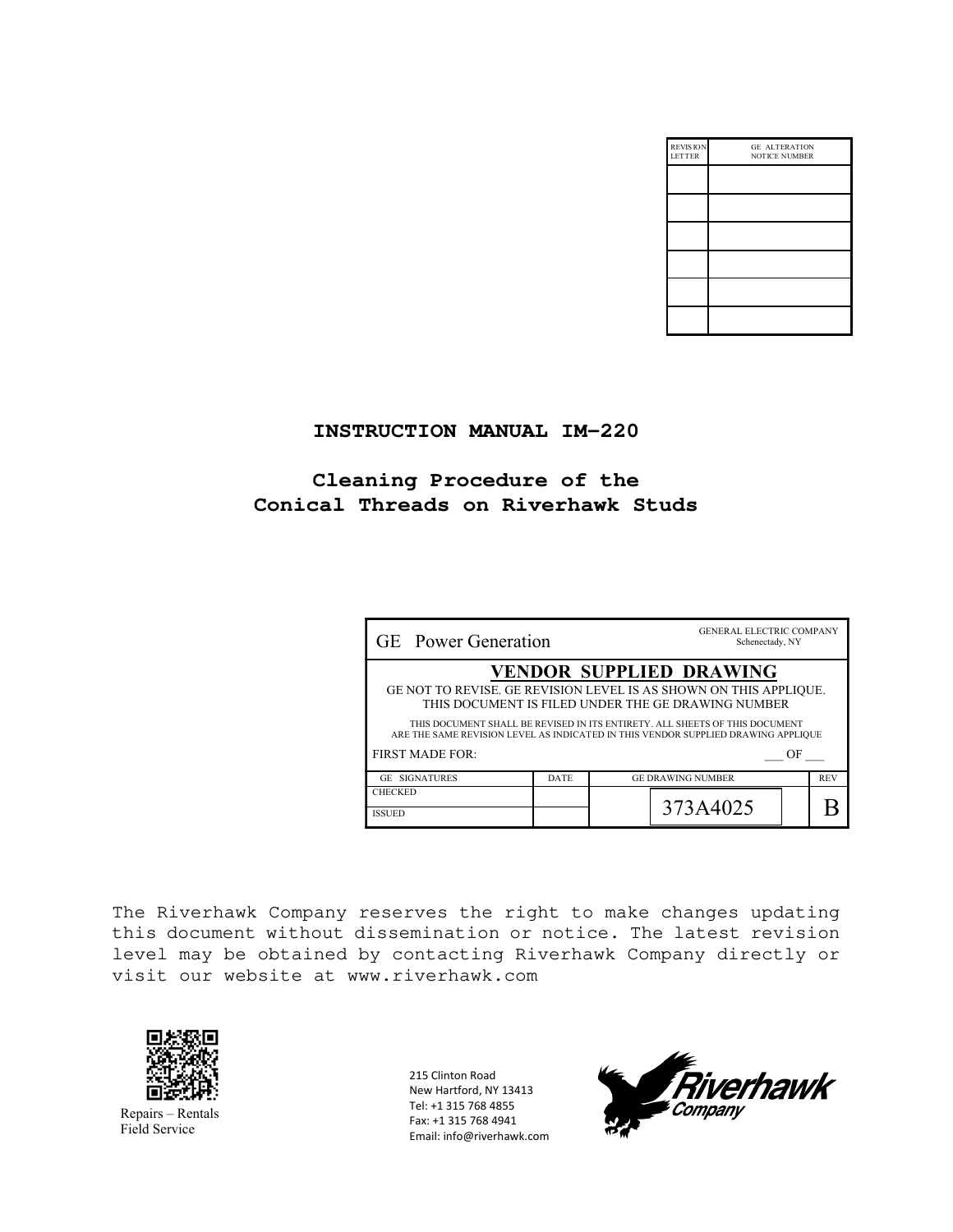# **Table of Contents**

| Section                     | Description                              | Page<br>Number |
|-----------------------------|------------------------------------------|----------------|
| 1.0                         | Cautions and Safety Warnings             | 3              |
| 2.0                         | Scope and GE Part Number Cross-Reference | 3              |
| 3.0                         | Required Equipment                       | 3              |
| 4.0                         | Cleaning Procedure                       |                |
| 4.1                         | Cleaning Riverhawk Locknuts              | 4              |
| 4.2                         | Cleaning Riverhawk Studs                 | 5              |
| 5.0                         | Storage Instructions                     | 9              |
| 6.0                         | Revision History                         | 9              |
| Appendix<br>$\overline{A}1$ | EC Declaration of Conformity             | 10             |
| Appendix<br>A <sub>2</sub>  | UKCA Declaration of Conformity           | 11             |



| <b>GE DRAWING NUMBER</b> | <b>REV</b> |
|--------------------------|------------|
| 373A4025                 |            |
| <b>FIRST MADE FOR:</b>   | SH         |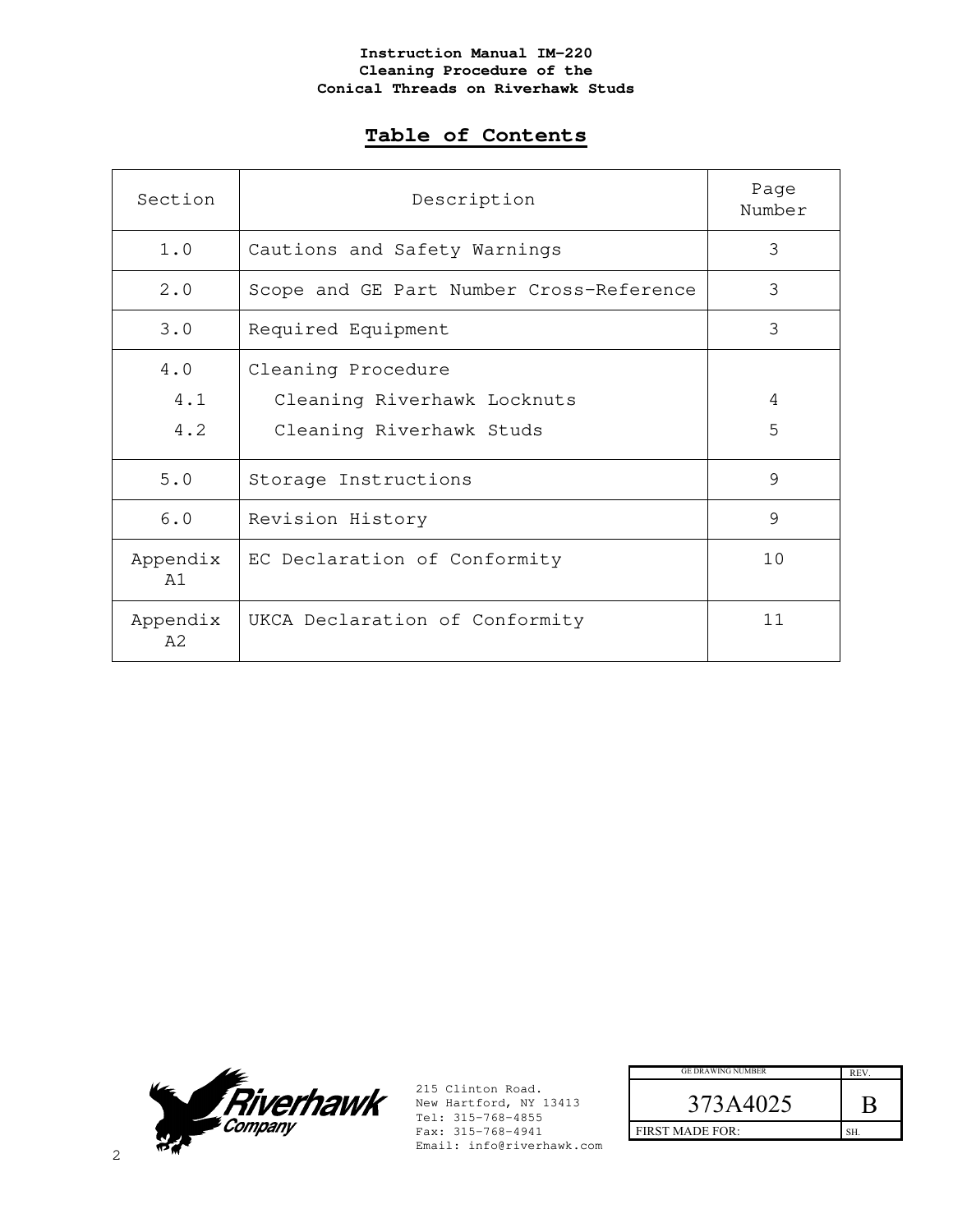## **1.0 Cautions and Safety Warnings**

## **CAUTION**

Personal injury and equipment damage can occur if the proper health and safety codes and procedures are not followed. Contact the site's health and safety office to determine all applicable safety rules and regulations.

#### **WARNING**

The proper personal safety equipment must be worn at all times.

## **2.0 Scope**

This document describes the steps necessary to clean the internal, conical thread of a Riverhawk-supplied engineered stud.

| GE Purchasing<br>Ordering Part<br>Number | GE Drawing<br>Number | Riverhawk<br>Part Number | Description                                       |
|------------------------------------------|----------------------|--------------------------|---------------------------------------------------|
|                                          | 373A4026             | $GT-4253$                | Stud Cleaning Kit,<br>2" [51mm] stud or larger    |
|                                          | 373A4027             | $GT - 4354$              | Stud Cleaning Kit,<br>$1-5/8''$ [42mm] or smaller |

## **3.0 Required Equipment**

## **3.1 Hand Tools**

Compressed air hose with an air blowgun attachment Variable-speed, electric hand-drill



| <b>GE DRAWING NUMBER</b> | <b>REV</b> |
|--------------------------|------------|
| 573A4025                 |            |
| <b>FIRST MADE FOR:</b>   | cц         |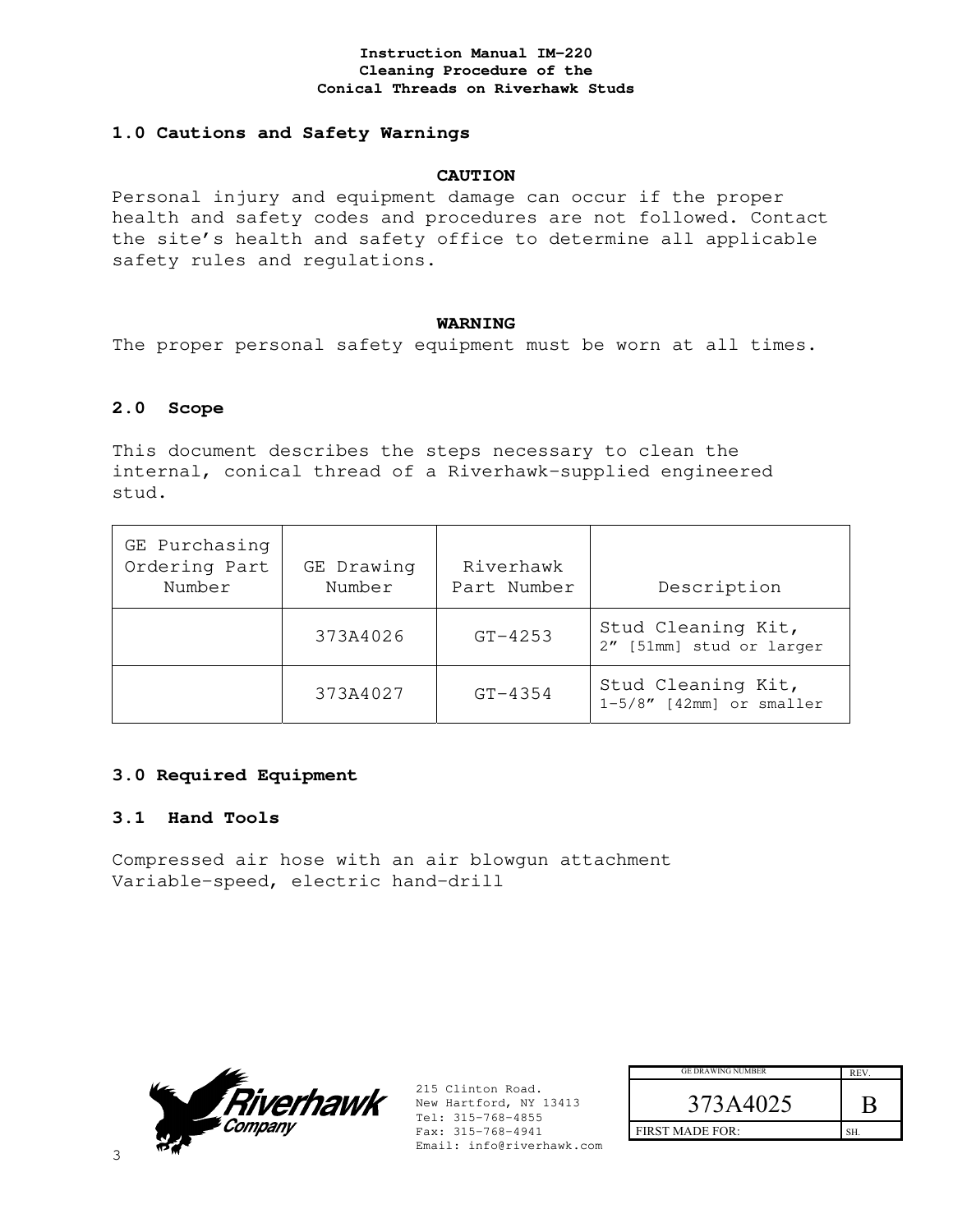## **3.2 Special Tools**

Stud Cleaning Kit: GT-4253 for 2" [51mm] Studs and larger sizes

GT-4354 for 1.625" [42mm] Studs or smaller

## **4.0 Cleaning Procedure**

## **4.1 Cleaning Riverhawk Locknuts**



**Sample Picture of a Riverhawk Locknut** 

For new installations, the nuts should come sealed from the factory and will need no cleaning.

For existing installations, please refer to the Riverhawk installation manual for your specific hardware set.



| <b>GE DRAWING NUMBER</b> | <b>REV</b> |
|--------------------------|------------|
| 373A4025                 |            |
| <b>FIRST MADE FOR:</b>   |            |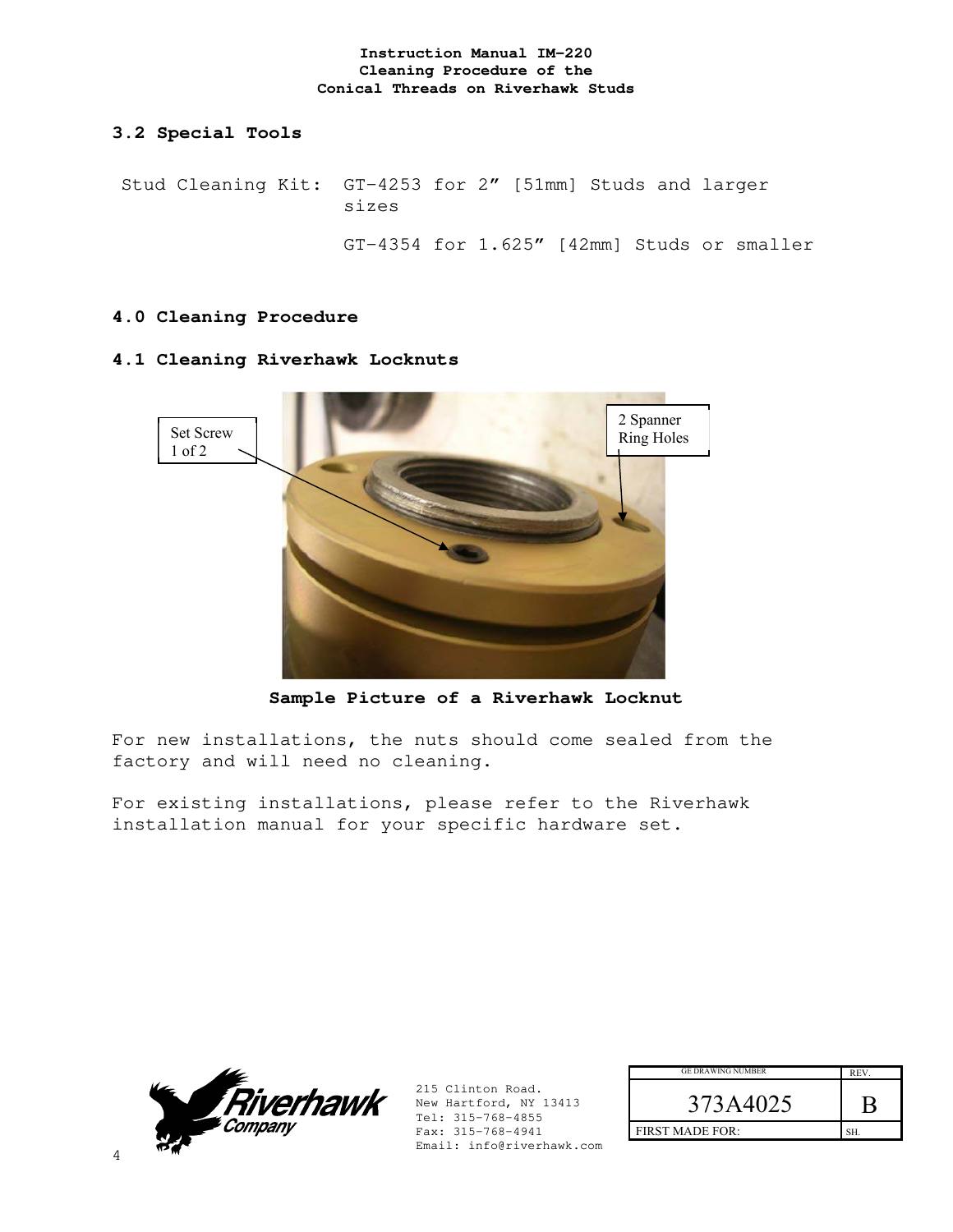## **4.2 Cleaning Riverhawk Studs**

For new installations, the studs should come sealed from the factory and will need no cleaning.

For previously installed studs, a clean conical thread should have a bright and shiny appearance. It must be free from any loose or hardened dirt and/or debris.

If cleaning is required, follow these steps:

1. Blow out the threads with compressed air to remove loose debris and dry conical threads. Do not apply a solvent or other cleaning solution to the threads as this may chemically attack the stud.



**Picture of an air hose with an Air Blowgun attachment** 

2. Use Stud Cleaning Kit, GT-4354 or a similar 1/2" [12mm] diameter Brass power brush for Riverhawk studs that are 1.625" [42mm] or smaller in diameter.

Use Stud Cleaning Kit, GT-4253 or a similar 1" [25mm] diameter Brass power brush for Riverhawk studs that are 2" [51mm] or larger in diameter.



**Picture of Brass Power Brush** 



| <b>GE DRAWING NUMBER</b> | <b>REV</b> |
|--------------------------|------------|
| 373A4025                 |            |
| <b>FIRST MADE FOR:</b>   |            |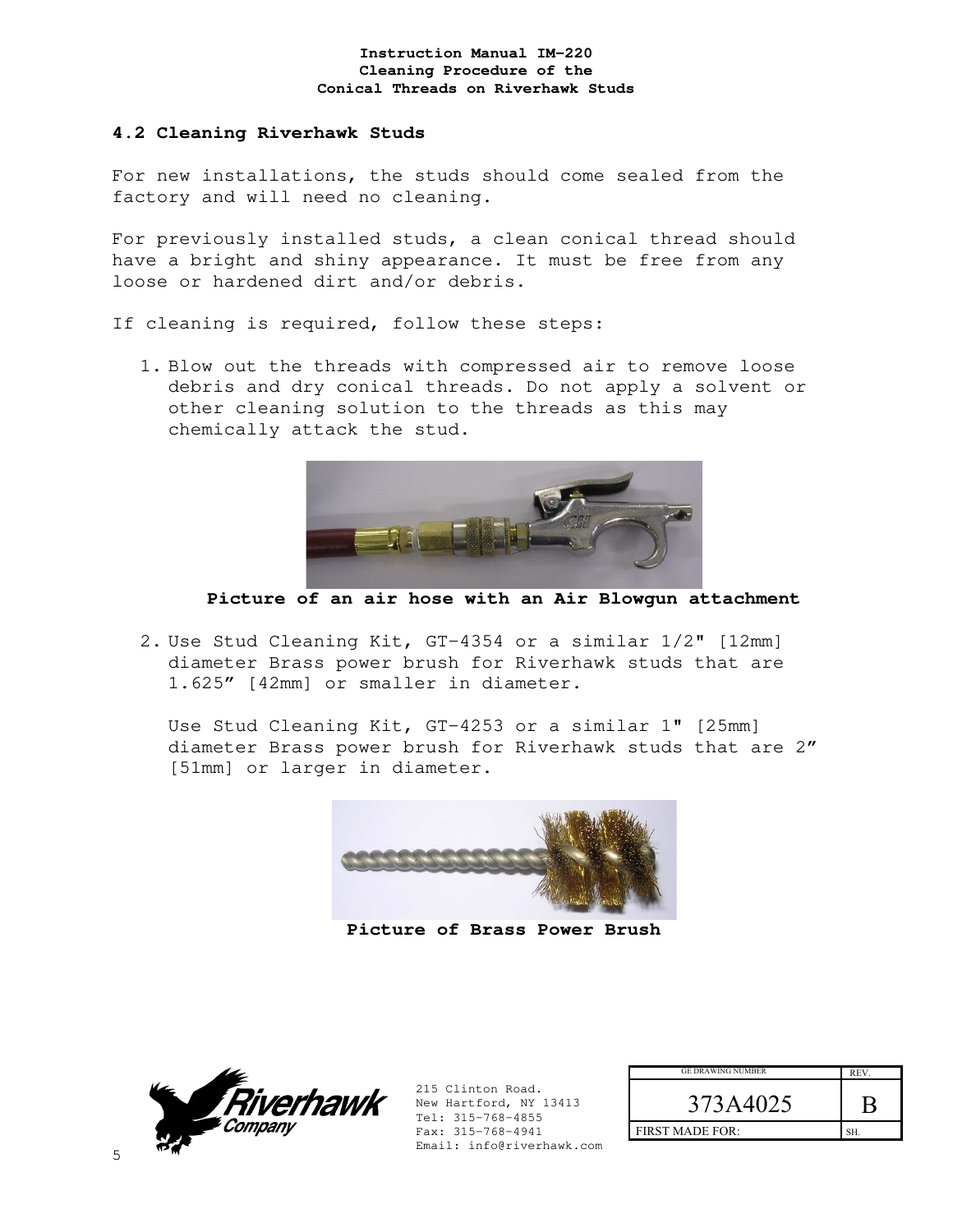Do not use a worn brush. A worn brush can not reach and clean the bottom of the thread root. It can also lead to unintentional damage to the conical thread.



**Picture of a slightly worn brush**  Replace Soon



**Picture of a worn brush**  Replace now. Do not use.

3. Insert the brush into an electric drill and set drill to run in a counterclockwise direction at high speed.



**Picture of a brush mounted on a drill** 



| <b>GE DRAWING NUMBER</b> | REV. |
|--------------------------|------|
| 373A4025                 |      |
| <b>FIRST MADE FOR:</b>   | ςн   |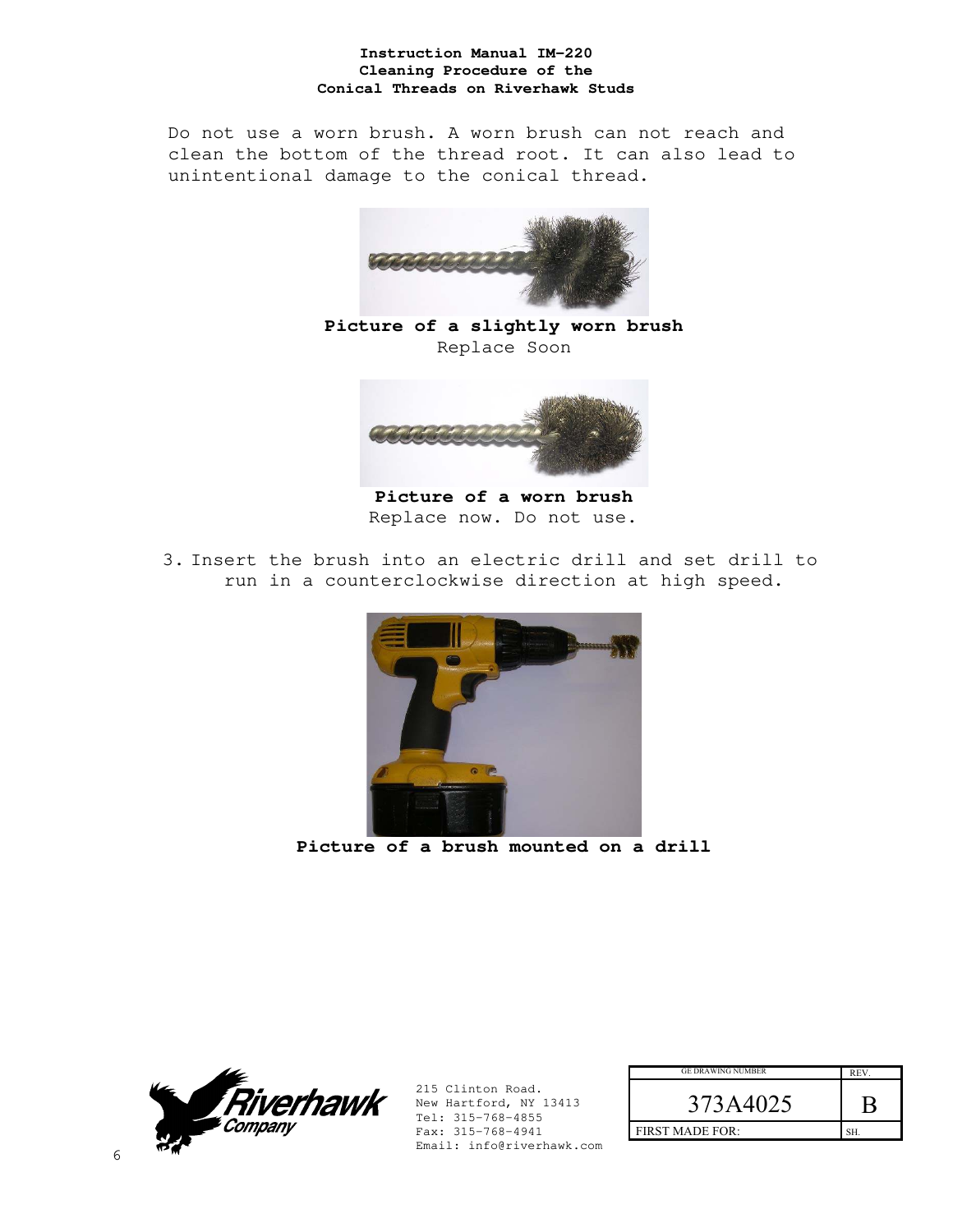4. Work the drill in a circular motion while moving the brush in and out to clean all of the threads. Try not to hold the brush in one place too long, so as not to remove the stud's protective coating.





**Pictures of brush cleaning of a stud** 

- 5. Blow out the threads with compressed air to remove loosened debris.
- 6. Visually inspect threads for cleanliness. Threads should be bright and shiny.



**Picture of a clean thread** 



| <b>GE DRAWING NUMBER</b> | <b>REV</b> |
|--------------------------|------------|
| 373A4025                 |            |
| <b>FIRST MADE FOR:</b>   |            |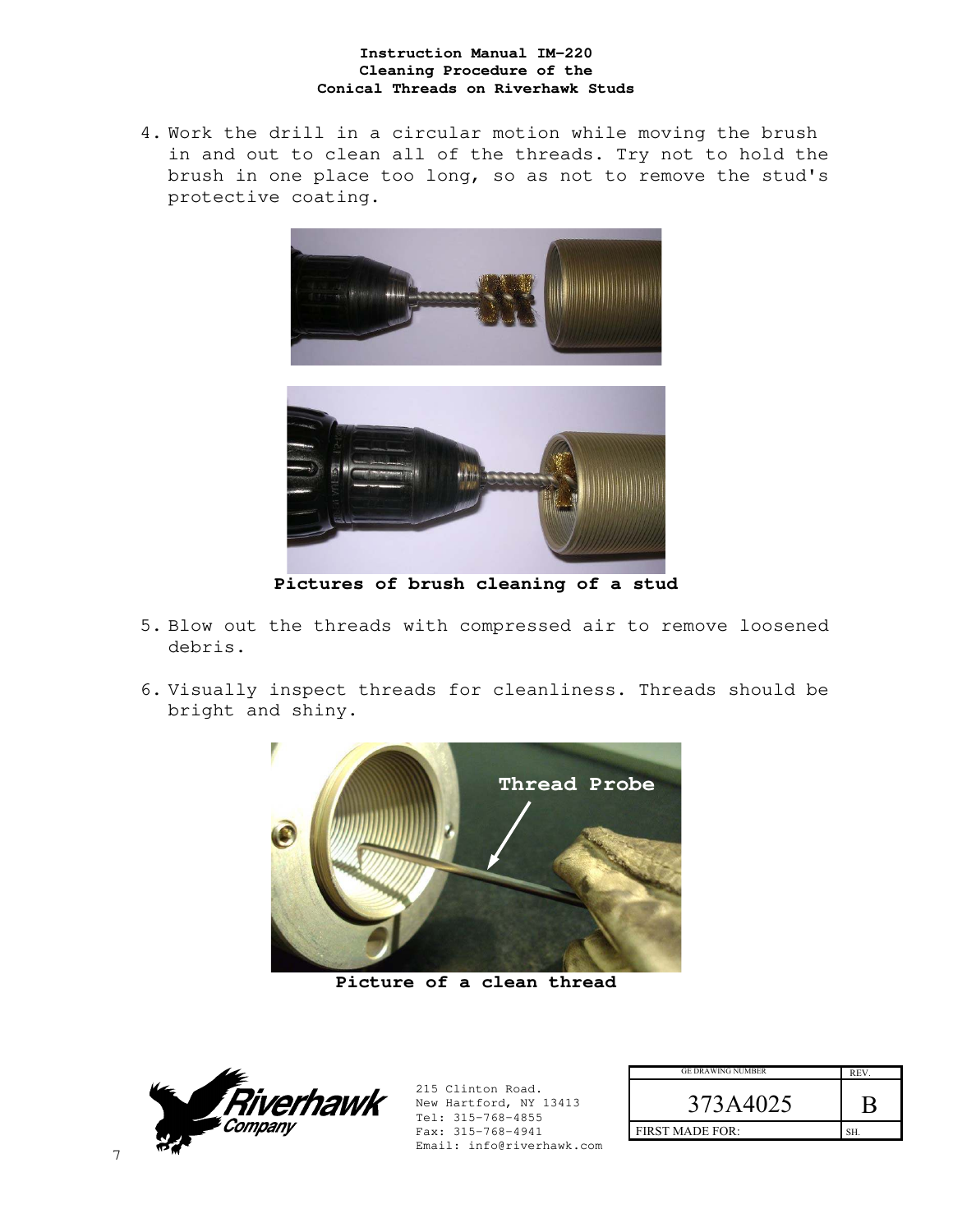7. Using a thread probe and flashlight, drag the probe's tip through the thread root to check the cleanliness of the thread by trying to loosen any dirt or debris.

Occasionally, scrap the sides and root of the thread to locate any hardened dirt or debris.



**Picture of an Operator using a Thread Probe** 



**Picture of a Thread Probe's Tip Engaging a Thread Root** 



| <b>GE DRAWING NUMBER</b> | REV. |
|--------------------------|------|
| 373A4025                 |      |
| <b>FIRST MADE FOR:</b>   | SH.  |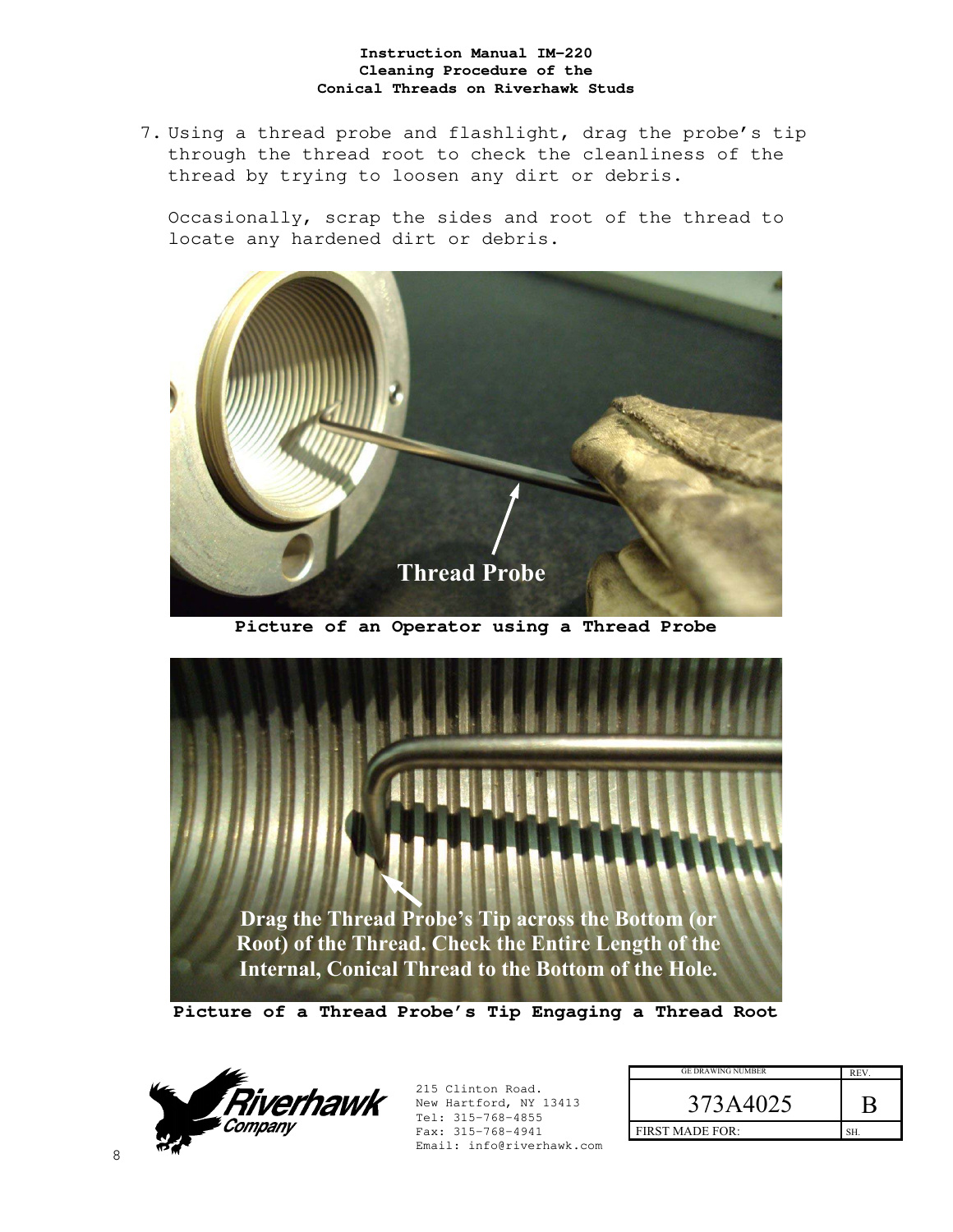- 8. Repeat if any dirt can be found in the threads.
- 9. Inspect threads for any damage (i.e. missing, torn, ripped threads) that may have been caused by previous installation.

## **5.0 Storage Instructions**

Clean the brush with a solvent to remove any dirt or debris. Rinse the brush with acetone and allow to air dry.

Store brushes and instructions in a suitable container and location that will protect them from moisture and dirt.

## **6.0 Revision History**

| Revision<br>Letter | Effective<br>Date | Description                                                              |
|--------------------|-------------------|--------------------------------------------------------------------------|
| B                  | Jan 24, 2022      | Added EC Declaration of Conformity<br>and UKCA Declaration of Conformity |
| A                  | July 30, 2010     | Section 4.2: Added step 7, renumber<br>subsequent instruction steps      |
|                    | Jan 16, 2009      | Released                                                                 |



| <b>GE DRAWING NUMBER</b> | <b>REV</b> |
|--------------------------|------------|
| 373A4025                 |            |
| <b>FIRST MADE FOR:</b>   | SH.        |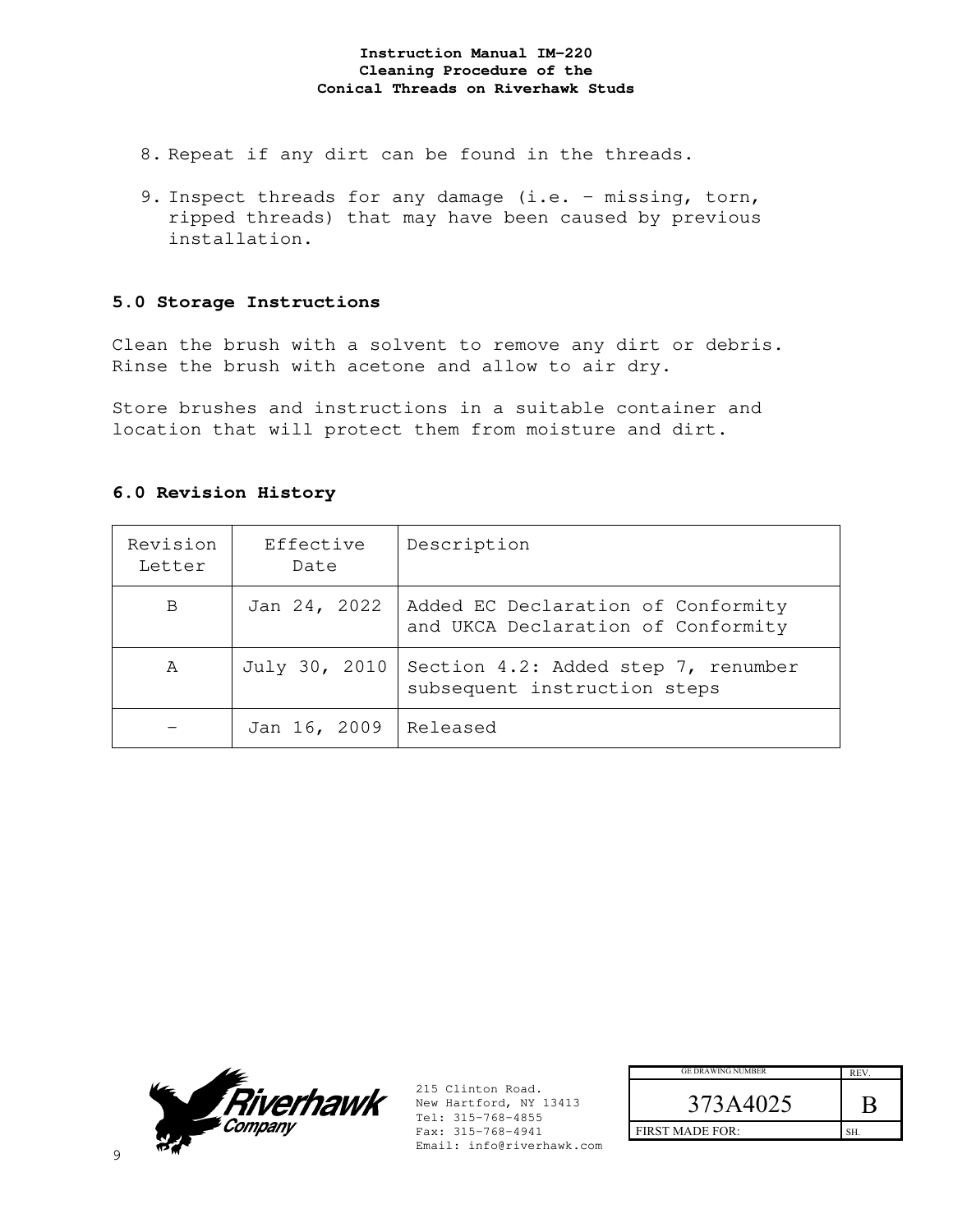**Appendix A1** 

# **EC Declaration of Conformity**

| Manufacturer: | Riverhawk Company           |
|---------------|-----------------------------|
| Address:      | 215 Clinton Road            |
|               | New Hartford, NY 13413, USA |

The hydraulic pump and bolt tensioning tool described in this manual are used for installing and applying tension to large bolts that are specifically designed by Riverhawk Company to be tensioned hydraulically.

All applicable sections of European Directive 2006/42/EC for machinery have been applied and fulfilled in the design and manufacture of the hydraulic pump and bolt tensioning tool described in this manual. Reference also ISO 12100:2010, ISO 4413:2010, and ISO 4414:2010.

Furthermore, this equipment has been manufactured under the Riverhawk quality system per EN ISO 9001:2015

Consult the Declaration of Conformance included with the shipment of this equipment that identifies the authorized Riverhawk representative, applicable serial numbers, and appropriate signature.



| <b>GE DRAWING NUMBER</b> | <b>REV</b> |
|--------------------------|------------|
| 373A4025                 |            |
| <b>FIRST MADE FOR:</b>   |            |